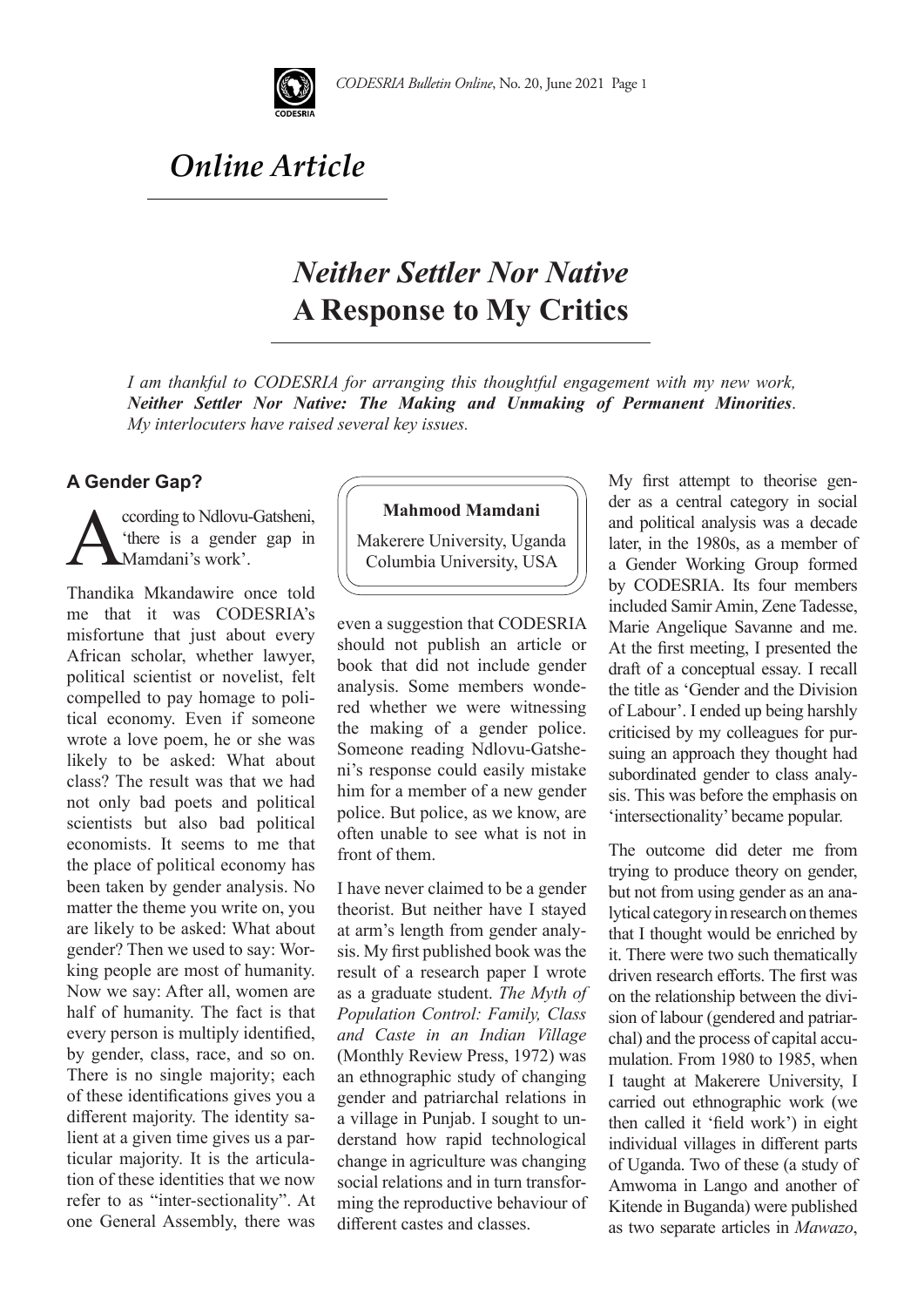the journal of the Faculties of Arts and Social Sciences at Makerere. I focused on the changing division of labour within families (both monogamous and polygamous). My core interest was in processes of social differentiation, and was driven by one question: Why do some peasant households become rich while most get impoverished? When I returned to Uganda after the NRM took office in 1986, I got together with a number of students and expanded the research to many more villages throughout the country. We gathered over 2,000 responses to the same questionnaire over several years. They remain in a box in my study in Kampala, unprocessed, mainly because I had a strong feeling that the result was unlikely to yield any new question; repetition would not be productive.

My second encounter with gendered research was driven by an interest in the question of group rights. It followed my involvement in the National Commission on Local Government, which I chaired from 1986 to 1988. The Commission led me to study the affirmative action programme introduced by the new government, the NRM, which included special parliamentary representation for historical minorities (women, workers, handicapped persons, etc.). My writing explored the contradictory effects of officially sanctioned representation: Would affirmative action empower marginalized groups through self-representation or disempower them by turning their representatives into so many de facto state agents, leaving these same minorities leaderless? I pursued this theme in several public meetings organised by the Centre for Basic Research (CBR) on Uganda's experience with gender-based representation in Parliament. I also wrote a few articles on the subject, though in relatively obscure journals.

Ndlovu-Gatsheni is understandably unaware of these publications and meetings since they were all under the radar, so to say. But I mention these as background to the question that Ndlovu-Gatsheni is interested in: Why do I not write of gender in *Neither Settler Nor Native*? This is certainly not because of a lack of reflection on the relationship between gender and extreme violence, the latter being the central thematic preoccupation of the book. The process of reflection led me to conclude that I could not just 'add' gender to race, tribe, religion, this time not even to class. I will spell out here the different steps in my reflection. Whereas I had come across instances of members of a self-defined race or tribe or religion dream of a genocidal path to a future without the other, I had yet to come across an instance where either gender, male or female, had imagined such a future, let alone tried to bring such a genocidal nightmare to life. The reason seemed clear to me: neither men nor women can survive without the other. Our future, as men or women, lies in co-existence. This posed a wholly different set of questions, pointing to a hitherto unfamiliar terrain. Historically, it seemed to set gender apart from other forms of politicised identities, such as tribe, race, etc. Gender needed to be thought through in greater depth—pre-class, pre-state or prepolity. It also pointed away from genocidal tendencies to possibilities of co-existence amidst tension. I shared these thoughts with students and colleagues at Makerere Institute of Social Research, and concluded that the question of gender in a study of extreme violence required a fresh approach. Such an approach would have to begin with the above reflection.

### **Structure Without Agency?**

In spite of the great generosity and insight with which he has mapped the intellectual journey leading to the publication of *Neither Settler*, I found the review essay by IB (which is how Abdallah Ibrahim is known in the CODESRIA community) puzzling. If Ndlovu-Gatsheni could see only what lay in front of him, IB seemed not to register my central preoccupation as stated in the very book he is reviewing. IB has two concerns. I shall begin with the first. In his words, Mamdani 'ends up focusing more on structure than historical agency. … This seemingly one-sided narrative in *Neither Settler Nor Native* comes out clearly in the South African and South Sudanese experience.'

I think a re-reading may help clarify this doubt.

There is a detailed analysis of 'historical agency' in *Neither Settler*, particularly in the chapters on South Africa and South Sudan. I divide the South African response to apartheid into two historical periods—before and after the mid-1970s. Before the 1970s, anti-apartheid politics was largely derivative. Each racial group organised separately, as defined by apartheid power—Africans as ANC, Indians as Natal Indian Congress, Coloureds as Coloured People's Congress, and whites as the South African Congress of Democrats. This was structure dominating agency. By uncritically embracing the architecture of apartheid, the resistance reproduced it.

I argue that apartheid's ideological hold on its victims was broken only in the 1970s. The key initiative came from the student movement, black *and* white. The starting point was when Black students under Biko left the liberal white student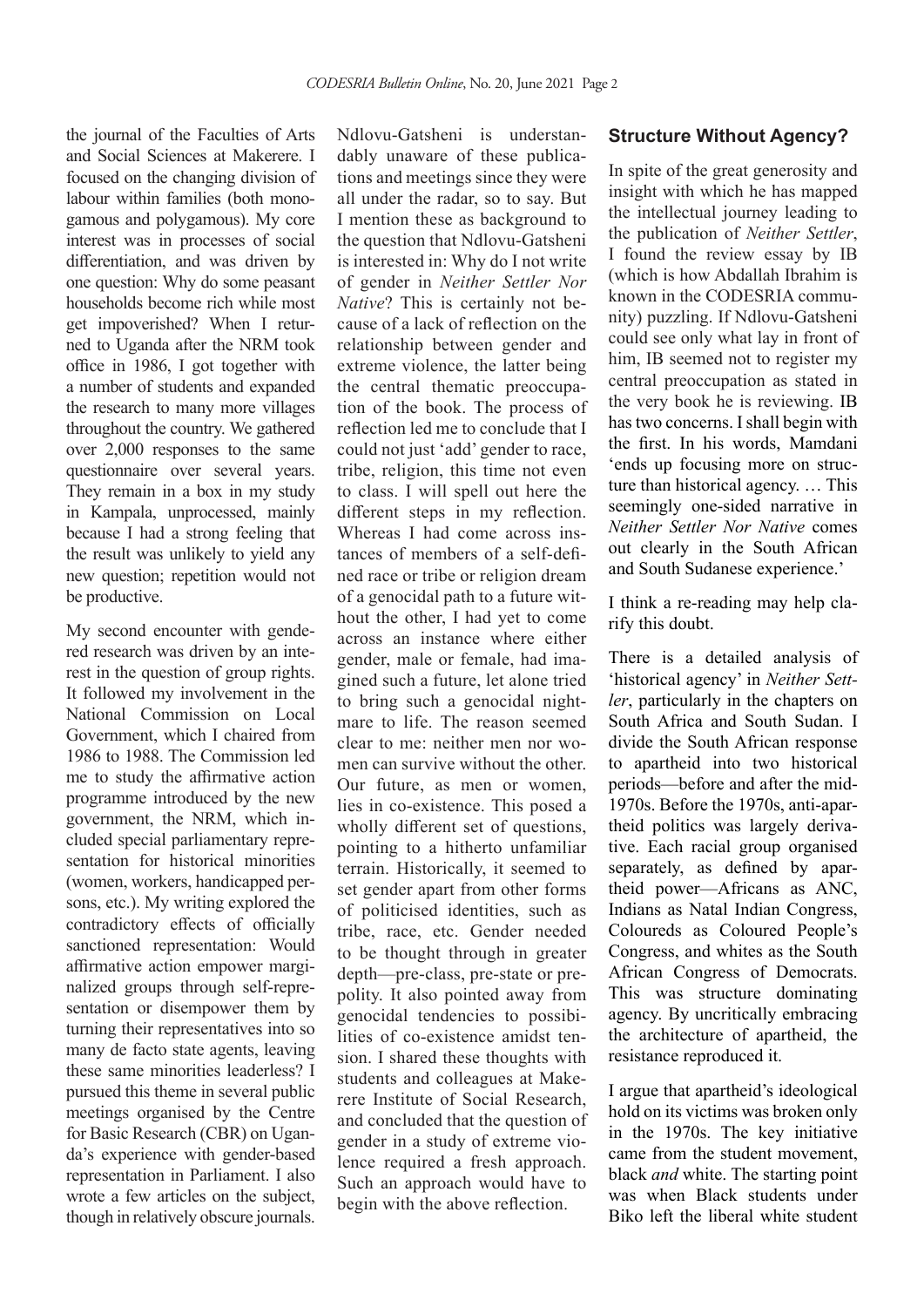organisation, formed their own separate body, and went on to organise township dwellers, beginning with Soweto. Left in the wilderness, radical white students turned to organising hostel workers on the fringes of these same townships. The turning point in anti-apartheid politics was the strikes that began in Durban in 1973 and the uprising in Soweto that followed in 1976.

The Soweto Uprising unfolded under the banner of Black Consciousness (BC). Biko said: Black is not a colour; if you are oppressed, you are Black. This was the beginning of rethinking race not as destiny but as a historically produced agency. At the same time, there was nothing inevitable about the impact of BC on the anti-apartheid struggle. BC could have led to a nation-state consciousness—claiming that South Africa is a Black nation, of the Black majority, thus reifying and essentialising Black as a trans-historical identity. Instead, it led to an epistemological awakening—the consciousness of Black as a historical political identity.

Afrikaners, too, made a journey from being junior partners of British colonialism to being part of the anti-apartheid coalition. Even here, there was no consensus. The rift inside the Afrikaner community was demonstrated by the publication of a book, *My Traitor's Heart*  (1990), authored by Rian Malan, a great-grandson of a former Boer state president. Malan was a crime reporter for the Johannesburg paper, *The Star*. His beat covered black townships. Each chapter of his book focused on a specific type of what was then called black-onblack violence. One chapter was devoted to The Hammer Man, a big black man who wielded a heavy hammer to smash the skull of his victims, all equally black, but all poor people who would yield small

pittances. Malan's subtext was not difficult to decipher: If they can do this to their own, what will they do to us if given half a chance?

There was nothing structurally inevitable about any of the above developments. Indeed, these historical actors began the process that would lead to an undermining of existing structures. I call this shift 'the South African moment'. I argue that its birth in the 70s and 80s was marked by a three-fold shift in vision. One, from simple opposition, its opponents looked for an alternative to apartheid; rather than being content with turning the world upside down, they dared to think of a different world. Two, from a state of the majority—the national majority, the black majority—the resistance began to think of creating a state of all the people. Finally, from opposition to whites, the resistance went on to oppose white power.

In *Neither Settler*, I suggest we think of 1994 as marking the birth of a new political community. The alternative would have been to rupture the existing community into two separate ones, as indeed happened in Sudan. The partition of South Africa into two separate political communities, one for victims and the other for perpetrators, one for blacks and the other for whites, would have reproduced the structures created under apartheid. Neither a modified reproduction nor a transformative impulse was a given. Let us not forget that, in 1994, Afrikaners too were divided about the future, with a minority asking for a homeland, where Afrikaners would have their own state. The anti-apartheid movement chose a different future, a common future for survivors of apartheid, who as Ndlovu-Gatsheni notes, often described themselves as a 'rainbow'. In my words, they were no longer just victims who had survived, but ALL were survivors,

whether victims, perpetrators, beneficiaries or bystanders.

It seems to me that this vision was shared in its essentials by John Garang in South Sudan. Garang's clearest statement of his vision on the historical nature of political identity—leading to his call for a 'New Sudan'—was articulated in his address to representatives of the Northern Sudanese opposition at the meeting in Koka Dam. Garang challenged his audience to think of building an alternative political identity, other than one based on race and tribe. But Garang was murdered. The road he pointed to was not taken. It remains, however, not buried in the sands of history, but there to be opened by future generations who may learn from it.

When it comes to the dialectic of structure and agency, my central concern in *Neither Settler* is precisely this: if our agency is structured and blunted by history, is it possible for us as historical subjects to recoup agency through an understanding of the nature of these structural constraints so we may reshape that very structure and rethink and remake the future? I state in the book that I refuse to think of structure as a Foucauldian prison in which historical subjects are fêted to live out their lives, like mice in a cage. Indeed, IB takes note of my claim to being an 'incorrigible optimist'. No optimist can be an unthinking prisoner of historical structures.

IB suggests that the lessons I draw from South Africa and South Sudan are more 'prescriptive' than analytical, and that they are belied by the present reality of South Africa. Forms of political identity, I have argued and my interlocuters note, are not artifacts of the market or sediments of cultural communities of meaning, but are linked to histo-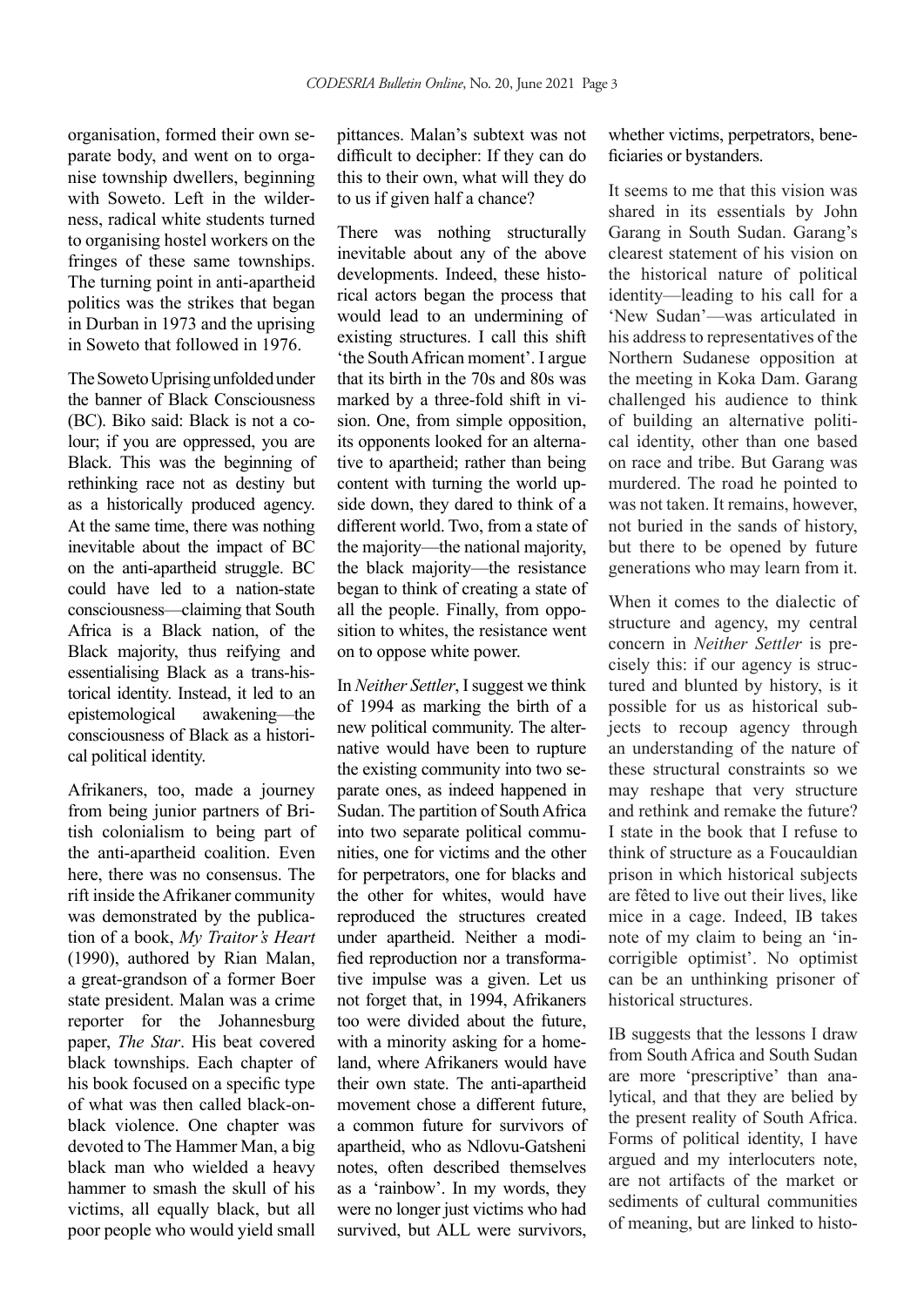rically changing forms of the state. South Africa faced a dual political challenge in 1994: I describe the two issues as 'deracialisation' and 'detribalisation'. IB focuses only on the former, and suspects that my analysis is contaminated by some kind of a romantic embrace of 1994. But if we look at the dual legacy of 1994, only 'deracialisation' gives us ground for optimism; the same cannot be said of the failure to detribalise. The outcome of this failure, called 'xenophobic' violence, highlights the depth of the challenge confronting the unfinished political transition. That this violence is more against the 'tribal' rather than the 'racial' other should be reason for sober reflection. I will return to this towards the end of this essay.

IB's second and parting critique is that *Neither Settler* does not address the question of social (economic) justice. In a rhetorical flourish, he laments the call for creating a political community of 'undifferentiated survivors': to quote IB, 'the selfdescribed "incorrigible optimist" has crafted a continental and global pathway to an imagined political community sans class struggle' presumably to leave us with a 'seemingly one-size-fits-all prescription…'. Alas, concludes IB, this 'prescriptive pathway … skirts an old leftist debate that was inspired by the Fanonist problematic, the notion of true and false decolonisation'. True, my engagement with the left is not on true and false decolonisation, but on the left's limited understanding of political decolonisation. I call for both a broadening and deepening of how we think of political decolonisation. I ask that we deepen our understanding of political decolonisation beyond freedom from external political domination, to include an internal aspect, rethinking and remaking the political community by depoliticising and redrawing

internal political boundaries ('race' and 'tribe') that were drafted during the colonial era. Will this give rise to a community of 'undifferentiated survivors', or to a differentiated community who are divided in their response to the demand for social justice? My only point is that, the more deracialised and detribalised the political community, the less likely will is its response to demands for social equality be along racial and tribal lines.

The principal critique of 1994 is that there has been no social justice. I have stated that this critique both states a truism and misses the significance of the political rebirth that was 1994. I argue that we should see the rebirth as the beginning of political decolonisation, but not the end of decolonisation. Without social justice, the gains made in the political domain will not endure. At the same time, any move towards deracialisation and detribalisation is sure to improve the chances of waging a struggle for social justice than what they were under apartheid. My claim is that a successful struggle for social justice will need to cut across the political divides imposed by race and tribe. Without political equality, the mobilisation for social justice will be fragmented along lines of race and tribe. It will more likely lead to an internal civil war. The result will stink, like the 1994 genocide in Rwanda or its mini version, the ongoing xenophobic violence in South Africa.

## **Popular Sovereignty and the Nation-State**

I would like to close by engaging with questions raised by Adom Getachew, mostly in the context of 'the rise and universalisation of popular sovereignty and democracy in the nineteenth and especially twentieth centuries'. Getachew recognises that the notions of democratic state and national selfdetermination have been 'mutually entangled' over the past century and a half. What, we may ask, is the consequence of this fact, that the principle of democratic majorities has come to life within the shell of the nation-state?

The point is best made if we return to the South African transition. The post-apartheid elections in 1994 posed a big question: Who should have the right to vote? At stake were the political rights of hundreds of thousands, maybe over a million, migrant workers who had over decades come from neighbouring territories: Mozambique, Lesotho, Zimbabwe, Malawi and others. Migrants had been pivotal in worker mobilisation since 1973 and were among the driving forces of the trade union movement that followed, starting with FOSATU. The ANC had historically been in solidarity with migrants. The 1955 Freedom Charter had boldly proclaimed that 'South Africa belongs to all who live in it'—to all its residents, not just to its citizens.

In 1994, migrants voted. But, following 1994, Chief Gatsha Buthelezi and the Inkatha Freedom Party (IFP) took control of the Ministry of Internal Affairs. Step by step, they chipped away at the rights of non-citizen residents, disenfranchising them. They told black South Africans that their rightful gains in the post-apartheid era were being usurped by non-citizen residents pouring in from across the country's borders. They thus set citizens against residents. This is why, when post-apartheid violence erupted, its target was the tribal stranger, not the racial stranger. 'Xenophobic' violence is testimony to the twosidedness of citizenship: just as it empowered some (citizens), it excluded others (migrants).